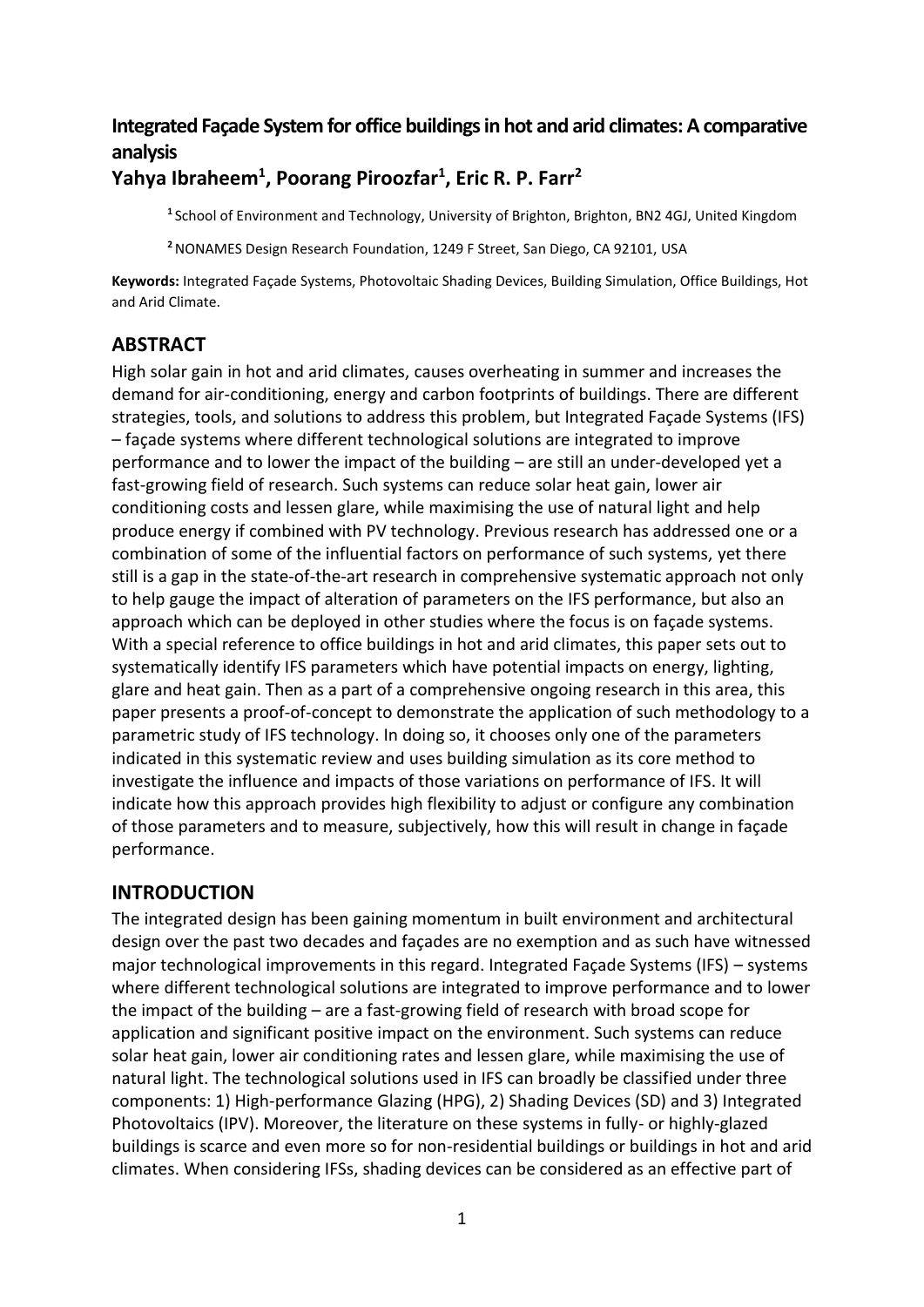the façade components that plays a significant role in reducing the negative impact of the solar radiation (in the form of heat gain) and help provide an acceptable indoor condition. However, solar radiation can be harvested using Photovoltaic (PV) cells and fed into the building itself, hence PV integrated shading devices (PVSD). Although previous research has addressed some or a combination of influential factors on the performance of such systems, there still is a gap in the state-of-the-art that is a comprehensive and systematic approach to gauge the impact of alteration of parameters on the IFS performance, with full potential to help best configure such solutions for different design contexts. This paper aims to establish and demonstrate the application of the systematic approach to the evaluation of the performance of integrated facade systems. To fulfil this aim, this paper sets out to contribute to the knowledge in the field by answering the research questions as follows:

- Can integrated facade systems contribute to a more environmentally-concerned approach to the design of buildings? What are, if there is any, benefits of such integration? And how can they be adjusted, calibrated or configured to maximise those benefits?

To achieve that aim this study attempts to provide data using building simulation as the main method and is aimed at offering a systematic approach to enhance the built environment in developing economies with a research prospect that investigates the influence of those parameters for further in-depth study to achieve the optimum trade-off between the livable indoor environment, energy consumption, and carbon footprint.

# **LITERATURE REVIEW**

As a part of the façade components, shading devices play a significant role in reducing the heat gain and providing acceptable indoor conditions (Alzoubi and Al-Zoubi, 2010). Although the application of PV in buildings was introduced in the late 1970s, it was first characterised as a building integrated component in late 1990s (Patankar, 2010) and it was not until 1998 that Yoo and Lee proposed, most probably for the first time, integrated photovoltaics as shading devices. Combining external solar shading devices and photovoltaic panels has many advantages (DGS, 2008), such as generating green energy which reduces the use of fossil fuels as well as adding architectural features specific to the design of shading devices when combined with photovoltaic panels. However, the application of PVSD has significant challenges due to the complexity of the system and the adaptability of these systems to different contextual conditions (Lee *et al.*, 2009). Nevertheless, it is important to note that integration of PV panels, what is commonly known as 'Building Integrated Photovoltaic' or BIPV, is not limited to shading devices only. They can be integrated into any part of the building that can potentially receive a considerable amount of solar radiation like windows, claddings, skylight as well as external shading devices (BCA, 2008).

Photovoltaics as shading devices (PVSD) are usually an external building skin layer that can be applied independently in both new and existing buildings. This technology has the dual advantage of generating electricity directly from the incident sunlight and the normal function of external shading devices in protecting the building from overheating, providing visually comfortable interior space and save energy (Zhang, 2014, Kang *et al.*, 2012). They have proven technical advantages over other types of PV installations like roof stand-alone PV systems (Mandalaki *et al.*, 2014a). Advantages include ease of maintenance, ease inspection, allowing the roof space for other uses and higher possibilities to integrate kinetic technologies that can track the sun while acting as an interactive solution for optimising solar gain throughout the year. In order to appropriately apply this technology into a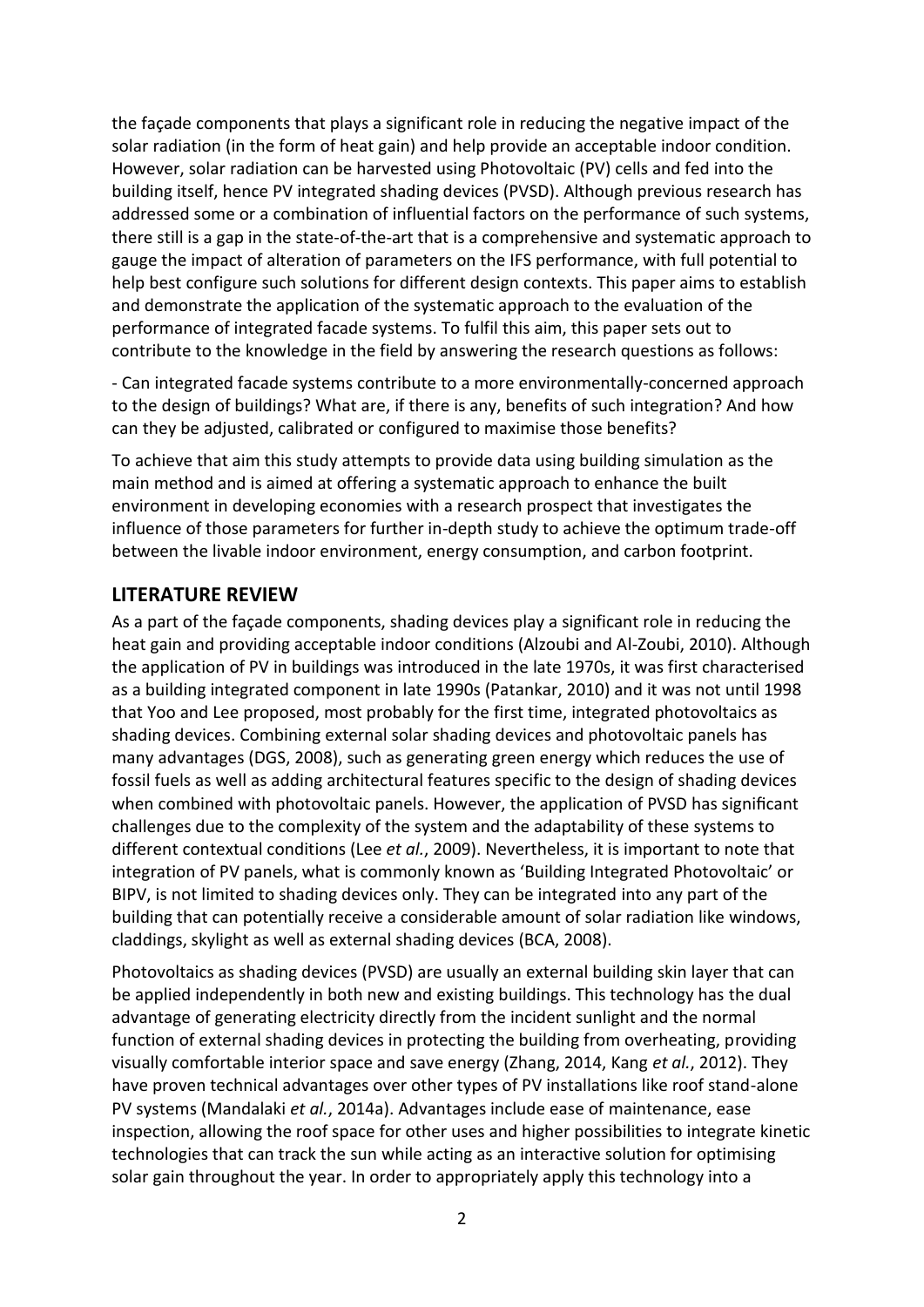building, it is essential to highlight the main influential parameters that affect the performance of buildings with PV shading devices to be able to systematically and comparatively investigate the impact pertaining to adjustments of such parameters. These parameters include but are not limited to building geographical location (Bahr, 2013), building orientation (Yoo and Manz, 2011), type of shading devices (Mandalaki *et al.*, 2012), inclination angle of louvers (Hwang *et al.*, 2012) and the dimensions of the louvers (Kang *et al.*, 2012), to name a few.

The comprehensive critical review of the literature led to classifying the existing state-ofthe-art into three systemic levels divided into three categories i.e. 'design considerations and configurations', 'performance aspects' and 'assessment methods'. This systemic approach was then used as a methodological framework for this study. To be able to stay within the limits, the second two categories i.e. 'performance aspects' and 'assessment methods' will not be reviewed in this paper and the development of the methodological approach has not been included in this paper but the approach itself will be explained in the next section (Please see [Figure 3\)](#page-4-0).

#### **Design considerations and configurations**

Studies concerned with design consist of two different sub-categories i.e. design considerations and design configurations. Design considerations are the factors over which there is limited to no control but they need to be taken into account when the design process of building or the course of façade is being carried out. Design configurations, by contrast, are those elements which can be adjusted, changed or manipulated by the designer and are accounted for as a part of the project that can be shaped by the design process.

At context level, latitude and geographical location with a direct impact on solar radiation, temperature, sky conditions and other climatic parameters as a means to determine type and dimensions of shading (Bahr, 2009), optimal design option (Bahr, 2013) were pointed out. Relative layout of the roads to the building shape (Di Vincenzo *et al.*, 2010), diffuse radiation and its correlation with urban design to help decide where to install PVSDs to maximise electricity generation (Tongtuam *et al.*, 2011) were also studied with some others looking into the effect of architectural and technical aspects of the PVSD to predict their performance at urban scale using GIS (Karteris *et al.*, 2014).

At building level, although not commonly agreed down to the detailed levels, orientation is still considered as a key determinant to optimise PV shading devices (Bahr, 2009, Bahr, 2013, Kang *et al.*, 2012, Yoo, 2011). Building function such as weather proofing, noise reduction, shading, flexibility, transparency, colour, and texture can be affected by the application of PVs include (Vassiliades *et al.* 2014) with the building type and the proposed PV solutions impact on potential architecturally suitable area of a façade which was investigated by Karteris *et al.* (2014).

At envelope level, variations were studied by Youssef *et al.* (2015) where a tool was developed, under a specific climate condition for a specific building type. One of the most influential parameters determining the PVSD's performance is the angle of inclination; that helps ensure an optimum value for both internal solar gain control and electric generation (Bahr, 2013, Hwang *et al.*, 2012, Kang *et al.*, 2012, Kim *et al.*, 2014). Probably one of the most worked over from different perspectives, yet still one of the least agreed upon areas at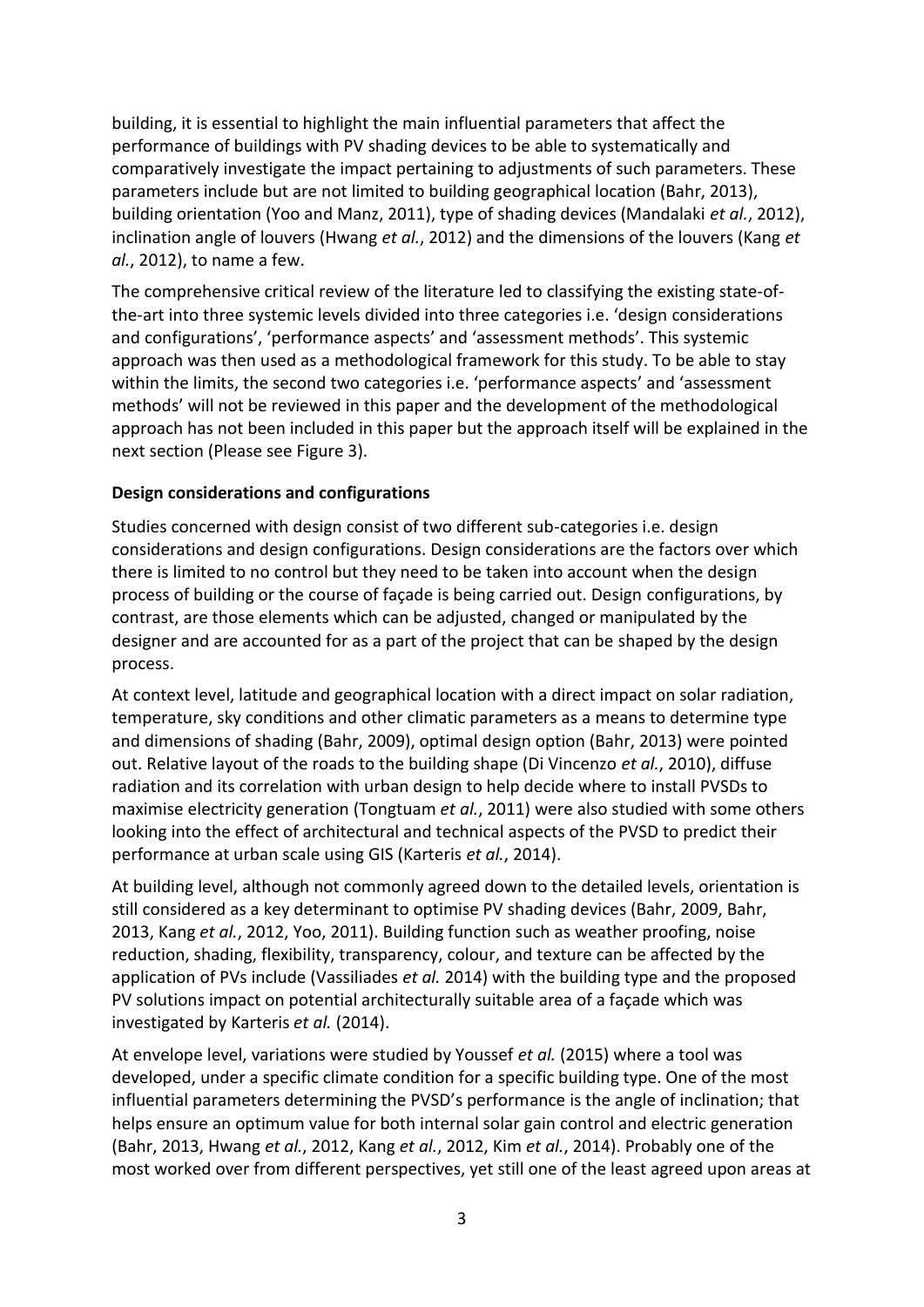envelope level, is the tilt angle of the PV panels (Bahr, 2009, Bahr, 2014, Hwang *et al.*, 2012, Jung, 2014, Kim *et al.*, 2010, Yang and Lu, 2005). The size and dimension of the PV panels are also effective parameters that have been the focus of several studies (Kang *et al.*, 2012, Mandalaki *et al.*, 2014b, Sun and Yang, 2010, Mandalaki *et al.*, 2012) along with distance between louvres and their depth (Bahr, 2009, Bahr, 2014, Hwang *et al.*, 2012), and the problem of over-shading (Yoo and Lee, 2002).

In many occasions, a clear link between the parameters at different systemic levels is quite evident.

# **RESEARCH DESIGN AND METHODOLOGY**

This study is divided into two stages. The first stage outlines, very briefly, the approach developed for this research to facilitate systematic investigation of the influential factors and the second stage provides a proof of concept by simulating a subset of combinations of possible configurations to demonstrate how this study works and to set the scene for rolling out a fully-fledged investigation of all possible combinations of such parameters and their impacts on energy and indoor comfort conditions.

This paper utilises a methodology where the topic is looked into through systems theory. The idea of the building as a system was derived from modern systems theory and the application of building science to building performance (Kesik, 2014). Piroozfar (2008) investigates the building envelope as 'the system', the building as 'the super-system' and the façade components as 'the sub-system' to investigate the trade-offs in mass customisation of envelope systems using off-site production methods; what has then been further developed to investigate the application of BIM for a fully customisable façade system by Farr *et al.* (2014). A slightly different approach has been used for this study to also include the contextual determinants to facilitate a global systematic approach to the concept of IFSs. This study takes the building as 'the system', the context as 'the supersystem', and the façade as 'the sub-system' (Figure 1). This triad systemic classification can and may be expanded further into next lower level which includes the façade components if and when a closer, more detailed investigation would be needed. This methodological approach has twofold benefits both at theory and practice level. It can facilitate not only the study of the literature on the topics related to that of this research but can also help classify their impacts and further enables the decision support for the course of intervention/ action when it comes to the proposition of solutions for practical applications of building façades design.



*Figure 2 Systematic approach developed for this study*



*Figure 1 Identified categories in the literature superimposed on the systematic approach*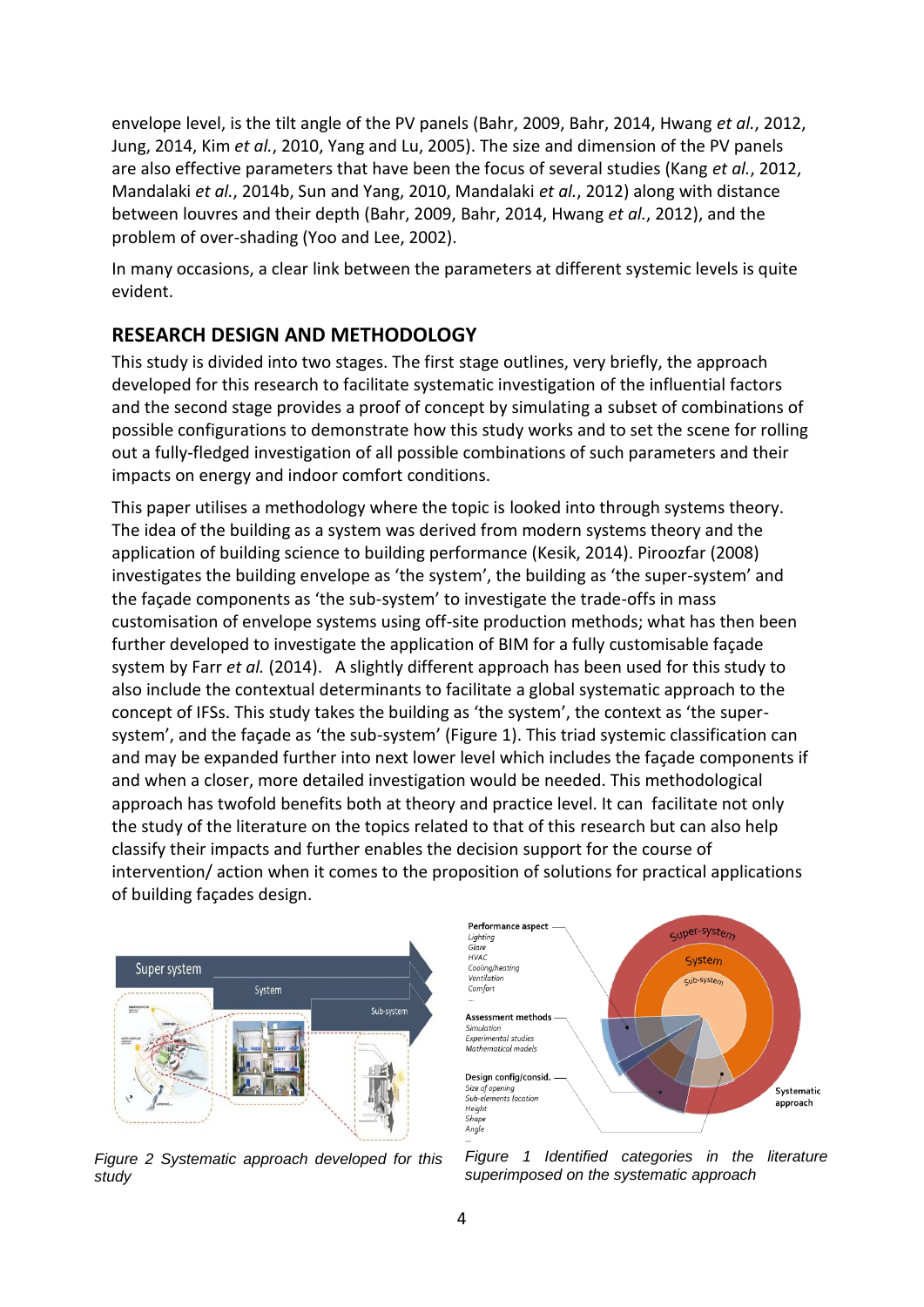The literature identified three main categories (Figure 2) – design configurations and considerations, performance aspects and assessment methods – under which it clustered existing literature on PV integrated shading devices at three different systemic levels, i.e. super-system: context level, system: building level and sub-system: façade level. Design considerations and configurations are considered (Figure 3).



<span id="page-4-0"></span>*Figure 3 Design considerations and configurations*

Findings in the literature, which are related to the chosen factor, feed into the simulation to assess whether sensible results have been achieved or not. If it was proven to be meaningful, the investigations will be carried on. Otherwise, alteration of contextual conditions will be applied.

# **DATA GENERATION FOR THE PROOF-OF-CONCEPT CASE**

An industry standard application for dynamic building performance analysis, IES-VE, which has been rigorously tested and validated against real-life scenarios was chosen for carrying out simulations for this study. Built-in components of IES-VE: MODELIT, SUNCAST, APACHESIM and FlucsDL were used for: building up the model, shading calculations, dynamic thermal simulation and daylighting analysis, correspondingly.

# **Modelling process in IES-VE and simulation**

Weather data file for Baghdad city (33°13'N, 44°13'E) was utilised for this simulation. Simulations were conducted for the whole year to determine the peak months of total energy consumption and solar gain. To be able to observe the sole impact of changing the angle of inclination, no internal thermal gain or occupants profiles were applied at this stage. Then construction materials were assigned to the building elements. The daylighting analysis was carried out using CIE standard clear sky condition in order to consider the impact of the application of shading devices in all scenarios. To ensure that the simulations are carried out in the most appropriate way, all other variables except for inclination angle of the louvers were kept constant throughout all simulations. Figure 4A shows the base case and Figure 4B shows the case study with shading devices which was used to simulate performance under different inclination angle.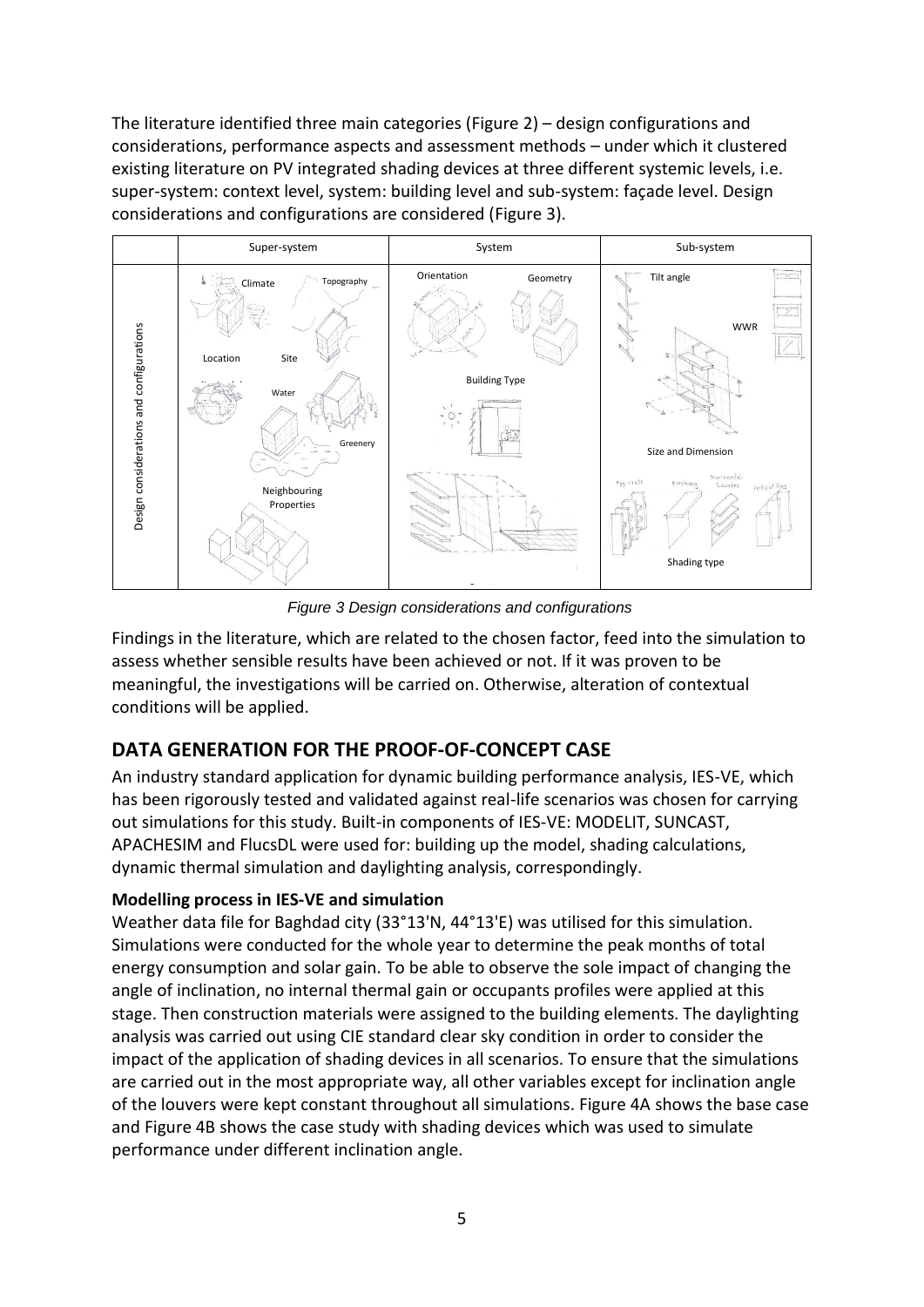

*Figure 4 Developed model for this study*

#### **Details of the model**

A simple six-story office building with an area of 436 m2 per each floor divided into nine thermal zones [each 9mX6mX4m (LxWxH)] was developed for this study. The model represents a significant sample of office buildings in Iraq. The overall opening (i.e. windows) is defined in a form of a percentage of glass to the overall external envelope of the building, otherwise known as Window-to-Wall-Ratio (WWR) as of 80% for highly-glazed buildings. In this model, the reflectance of the material used was set to 0.85 for the ceiling, 0.65 for the walls and 0.20 for the floor. Details of the model are shown in Figure 5.

External shading devices were also defined by ModelIT. These devices are defined based on specific characterisation on the module (IESVE, 2014). The distance between the louvers and the main façade and between the louvres are both 0.5 m, and the depth of the louvres is also 0.5m. The louvers cover the full length of the façade. All surfaces of the office unit are considered to be adiabatic. Air conditioning and artificial lighting were not used and the average of daylighting above the minimum illuminance level of 500 LUX was calculated for each case. The glazing type is single glazing with a U-vale: 5.1742, Tvis: 0.76 and SHGC: 0.9549.



*Figure 5 Details of the model*

# **DATA ANALYSIS**

A base case scenario was first simulated to provide a benchmark as the worst possible scenario against which improvements could be measured. In this case, no shading devices were applied on a façade with an 80% of WWR where one thermal zone was simulated. The day selected for the simulation was 15th of June as suggested to be the highest average on record for Iraq based on CLIMATEMPS (2015). The alternative scenarios were simulated where horizontal louvers were applied to south-facing façade and vertical louvers were applied to east- and west-facing facades. The horizontal inclination angle of the louvers on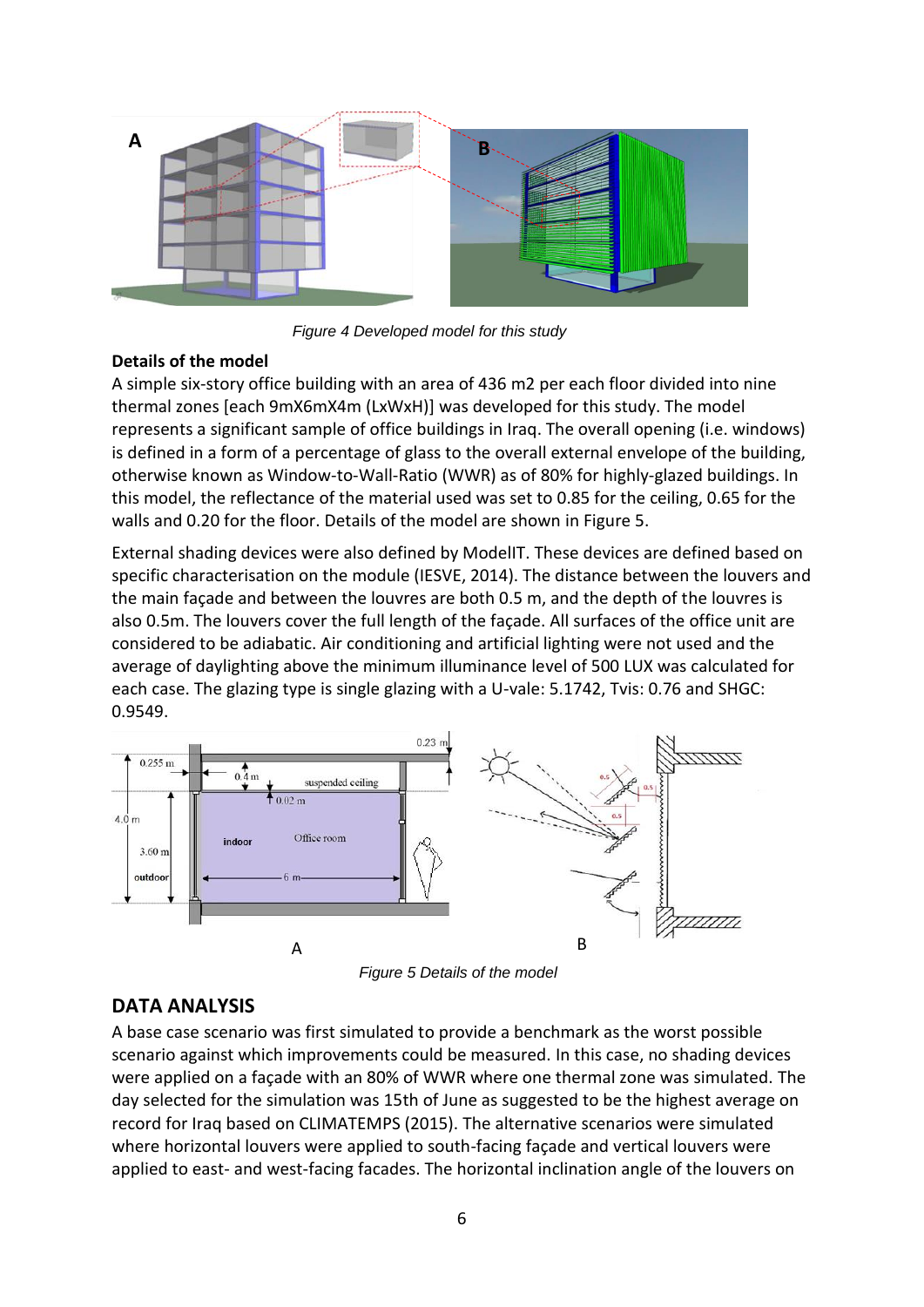the south-facing façade was set to 0°, 25° and 60° as suggested by Bahr (2013) while the louvers on both the east and west-facing facades were kept unchanged. The results were assessed based on the influence of this calibration on solar gain and the monthly cooling plant sensible load. Analysis of the first run of simulations is as follows:

### **Solar heat gain, the first run**

Amongst all 4 simulated cases [the base case and the three selected inclinations as suggested by Bahr (2013)], the highest solar gain was observed in the base case as expected where no shading devices were applied. When applying shading devices, a sharp decrease of solar gain was observed between the base case and the 0° inclination. Then a less significant decrease was observed from 0° inclination onwards. The decrease between 25° and 60° inclination is less than the decrease between 0° and 25° inclination as shown in Figure 6. This observation is not as significant as suggested by Bahr (2013).

### **Cooling loads, the first run**

There is a significant difference in the percentage of the monthly cooling loads compared to the base case. However tilting the angle to 25° and 60° was also not having as significant effect as suggested by Bahr (2013). A shift of the peak load was observed when the peak load changes from early August back to early June once shading devices on the south-facing façade were applied. Altering the inclination angle has clearly affected the cooling loads. During moderate seasons, a significant reduction was observed in all cases in comparison with the base case. However, 0° inclination has not brought the cooling load down to zero during the cold season compared to other inclination angles, i.e. 25° and 60°. During the hot season (April-October), the load was slightly different even though the inclination angle was kept unchanged or inclined to 25° and 60° (Figure 7).



*Figure 6 Solar gain in the studied room on 15 June (first run)*





This effect is due to the low sun angle during moderate and cold seasons on the south façade. Therefore, further investigations to include heating loads as well is needed. On the system level (or the building level), the effect of modifying the inclination angle of horizontal shading devices on the south-facing façade can also be confirmed by looking at the results of the yearly cooling plant sensible load. Significantly high percentage of the yearly cooling plant sensible load was observed in the base case. This was significant as expected.

A significant improvement in the cooling load for the user room was observed when shading devices with 0° inclination were applied compared to the base case where yearly figures were reduced by up to 50%. However, the reduction in the cooling load was not significant when changing the inclination angle to 25° and 60° where the cooling load levelled off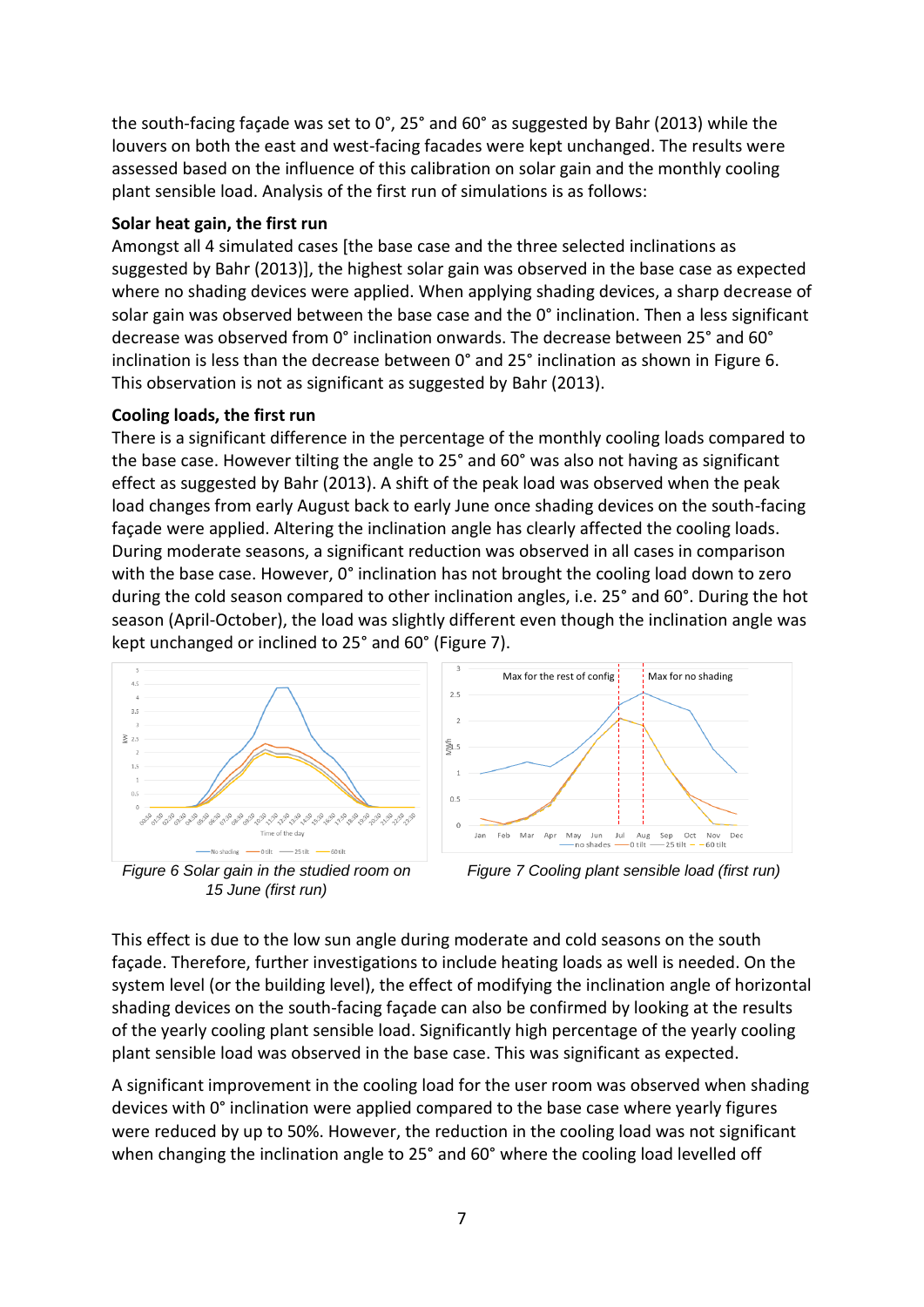(Figure 8). Therefore, the next step will be adding more variations of inclination angle as suggested by other literature as opposed to Bahr (2013).



*Figure 8 Cooling plant sensible load-yearly totals (first run)*

The second run of analysis was attempted on by further developing on the findings of literature. Sun *et al.* (2012) suggest that the optimum inclination angles for different designs vary from 30° to 50°. Since the simulated angles were 0, 25 and 60, it is reasonable to provide variations that cover the possible values of the inclination angles spectrum. Therefore, the angles that will be simulated are 15°, 45°, and 80°.

# **Solar gain, the second run**

Amongst the simulated cases in the second run of simulations, a less significant change in the trend of the decrease of solar gain was observed in reference to the first run of simulation results (Figure 9).

#### **Cooling loads, the second run**

Figure 10 shows that there is hardly any difference in the cooling load between the additional simulated angles. Moreover, when combining all the results, it can be seen that there is no significant change between all alterations (15°, 25°, 45°, 60° and 80°) compared to 0° inclination. In addition, these alterations have considerably reduced the cooling loads during the moderate season and have brought down the load down to zero during the cold season in comparison to 0° inclination.



*15 June (second run)*



The results from the first run of simulation can also be substantiated when combining them with the results of the second run of simulations. The same pattern was observed in the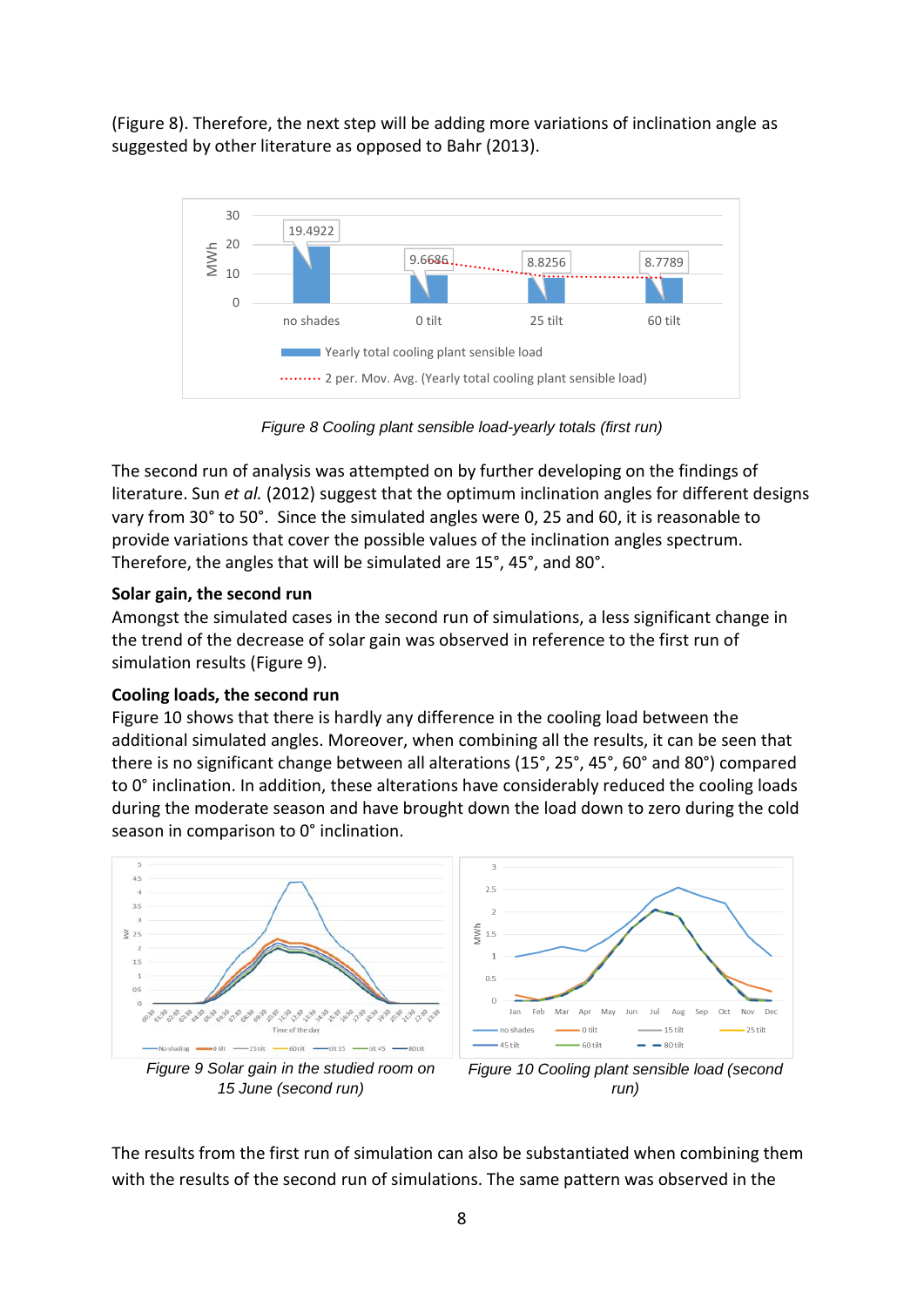total yearly cooling plant sensible load for all simulated cases (Figure 11). However, a slight increase in the load was observed in the case of 80° inclination which represents a fluctuation in the trend.



*Figure 11 Annual summed cooling plant sensible load for all simulated cases*

# **Daylighting analysis**

The average illuminance of user room in question was calculated for all cases on the same design day of 15<sup>th</sup> June at the midday (12:00pm) using FlucsDL. It can be seen that there is a steady decrease in the average daylight. In the base case, the average daylight was 1350 LUX which exceeds the minimum average illuminance for office spaces that is 500 LUX (ASHRAE reported in O'Connor *et al.*, 2013). However, from 15° up to 60° a significant reduction of daylight can be observed due to changes in inclination angle where the space between two louvers is reduced, thereby reducing the daylight passing through to internal space. The case with 80° angle is the worst case where artificial lighting will be inevitable resulting in additional energy consumption not only because of the energy required for the artificial lighting itself but also for the additional heat generated as a result of that. Figure 12 shows average daylight available in the simulated user room on  $15<sup>th</sup>$  June at  $12:00$  pm.



*Figure 12 daylight analysis of user room*

Figure 13 shows average illuminance in LUX for all 7 simulated cases.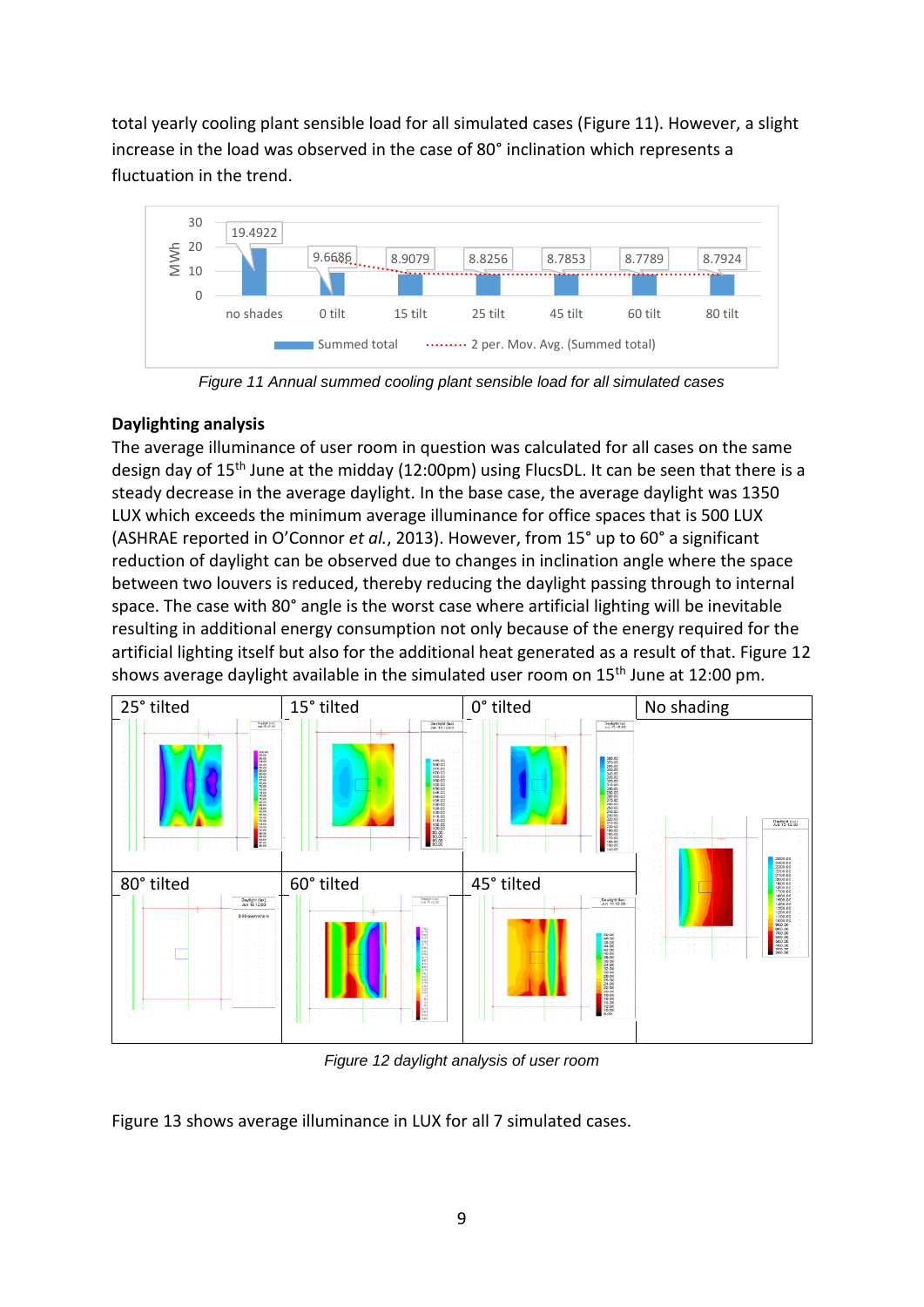

*Figure 13 average illuminance in LUX for the simulated cases*

# **DISCUSSION OF FINDINGS AND CONCLUSIONS**

Preliminary results of two rounds of simulation were presented where the analysis begins with establishing the scenarios to be simulated. A single variable – the inclination angle of horizontal louvers – was chosen to be adjusted and compared to the base case while the rest of the parameters were kept unchanged. The input used from the literature were 0°, 25°, and 60° for the first run and no significant changes between angles above 0° were detected. Therefore the second run of simulation with 15°, 45°, and 80° was carried out to investigate the effect of a change in angle in more details. The consequences of each modification were evaluated based on solar gain, cooling load and natural daylighting as assessment criteria as suggested in the literature. Some of the findings were sensible as suggested by the literature whereas others were not. A shift of the peak cooling load was observed between early August and early June once shading devices on the south-facing façade were applied. Altering the inclination angle clearly affected the cooling loads. During moderate seasons, a significant reduction was observed in all cases in comparison with the base case. However, 0° inclination has not brought the cooling load down to zero during the cold season compared to other inclination angles. During the hot season (April-October), the load was slightly different for 0°, 25° and 60°. The alteration of the inclination angle was found to have a considerable impact on reducing the availability of daylighting which may cause an increase in the energy use. This increase is due to additional artificial lighting and additional cooling loads that the artificial lighting will add. All angles show a significant reduction in daylighting especially 60 and above, which nearly blocked the light.

The results of this study showed that it is possible to carry on with full-scale investigations as the approach and the expected outcomes were sensible and meaningful. Detailed additional contextual conditions will be used from the literature to inform the recalibration of the input for simulation. The angles tested at this stage will be used as the basis for the next stage of simulations where other parameters will be added to configurations. The results can help narrow down the number of simulations in the next stages. The major third function of IFSs – electricity generated by the PVSD, which will be calculated in the next stage, is expected to provide a counter-balance parameter with which the full if-then scenarios of this research can be further probed.

Future research will develop a combination matrix to include all possible façade configurations and the simulations for each scenario will be carried out. Results will provide optimised models and guidelines on the practical level with detailed analysis and expected performance/saving.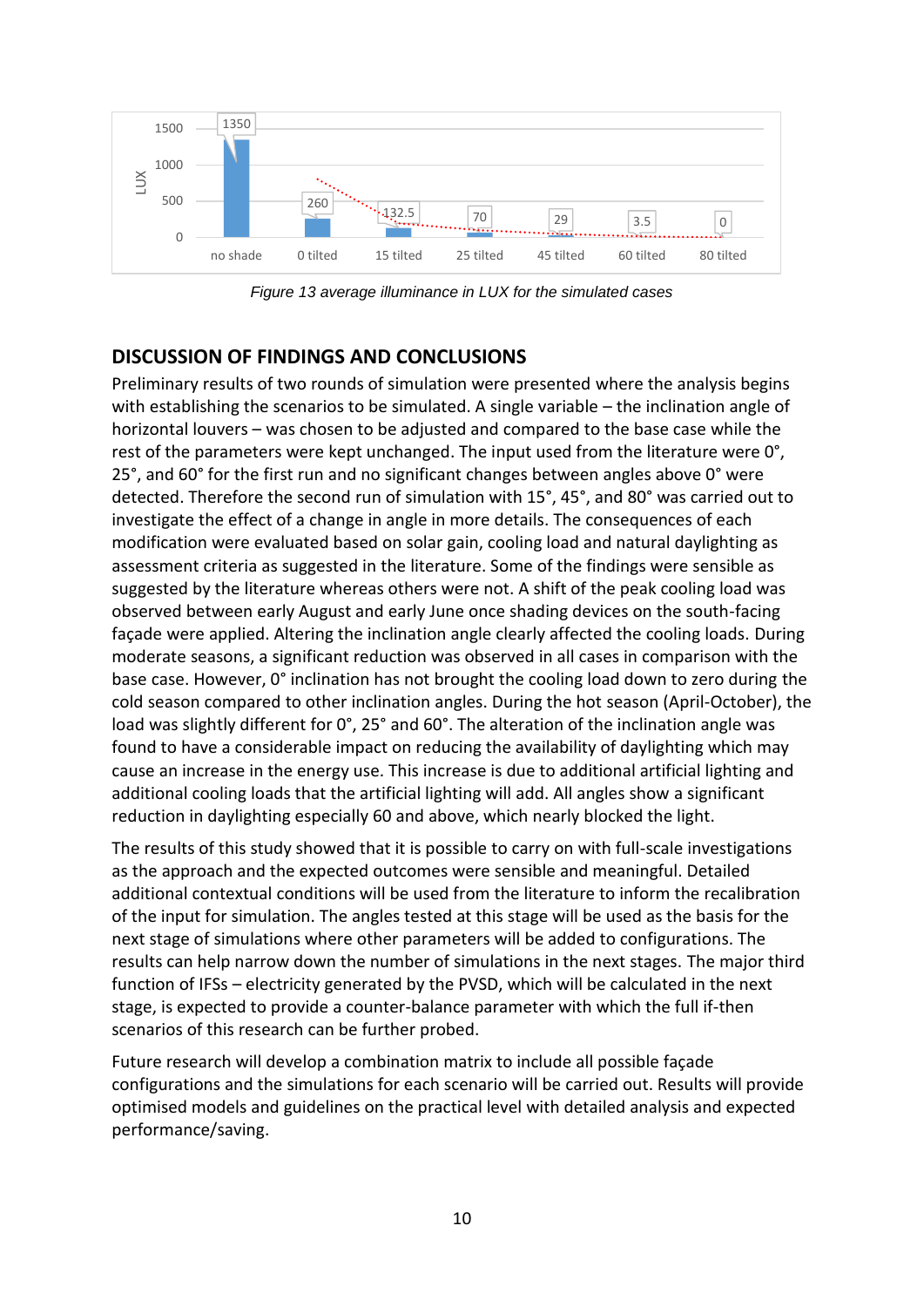# **ACKNOWLEDGEMENT**

This research has been sponsored by Iraqi Ministry of Higher Education and Scientific Research.

# **REFERENCES**

- ALZOUBI, H. H. & AL-ZOUBI, A. H. 2010. Assessment of building façade performance in terms of daylighting and the associated energy consumption in architectural spaces: Vertical and horizontal shading devices for southern exposure facades. *Energy Conversion and Management,* 51**,** 1592-1599.
- BAHR, W. 2009. Integration of shading devices and photovoltaic panels into existing building facades. *Green Retrofit conference.* Dubai Knowledge Village.
- BAHR, W. 2013. OPTIMAL DESIGN PARAMETERS OF THE BLINDS INTEGRATED PHOTOVOLTAIC MODULES BASED ON ENERGY EFFICIENCY AND VISUAL COMFORT ASSESSMENTS. *Central Europe towards Sustainable Building 2013.* Prague.

BAHR, W. 2014. A comprehensive assessment methodology of the building integrated photovoltaic blind system. *Energy and Buildings,* 82**,** 703–708.

BCA 2008. *GREEN: Handbook-Photovoltaic (PV) systems in buildings,* Singapore, Building and Construction Authority.

CLIMATEMPS. 2015. *Climate, Average Weather of Iraq* [Online]. Available:

http://www.baghdad.climatemps.com/temperatures.php [Accessed 05/02/2016 2015].

- DGS 2008. *Planning and installing photovoltaic systems: a guide for installers, architects and engineers,* London, Earthscan.
- DI VINCENZO, M. C., KESTEN, D. & INFIEL, D. 2010. Assessment of performance of building shading device with integrated photovoltaics in different urban scenarios. *IEEE ICSET 2010.* Kandy, Sri Lanka.
- FARR, E. R., PIROOZFAR, P. A. & ROBINSON, D. 2014. BIM as a generic configurator for facilitation of customisation in the AEC industry. *Automation in Construction,* 45**,** 119-125.
- HWANG, T., KANG, S. & KIM, J. T. 2012. Optimization of the building integrated photovoltaic system in office buildings—Focus on the orientation, inclined angle and installed area. *Energy and Buildings,* 46**,** 92-104.

IESVE 2014. ShadingDevices. Scotland: Integrated Environmental Solutions-Virtual Environment.

- JUNG, S. K. 2014. *Optimal Control Methods for PV-integrated Shading Devices.* PhD, University of Michigan.
- KANG, S., HWANG, T. & KIM, J. T. 2012. Theoretical analysis of the blinds integrated photovoltaic modules. *Energy and Buildings,* 46**,** 86-91.

KARTERIS, M., THEODORIDOU, I., MALLINIS, G. & PAPADOPOULOS, A. M. 2014. Façade photovoltaic systems on multifamily buildings: An urban scale evaluation analysis using geographical information systems. *Renewable and Sustainable Energy Reviews,* 39**,** 912-933.

KESIK, T. J. 2014. *Building Science Concepts* [Online]. National Institute of Building Sciences. Available: https://www.wbdg.org/resources/buildingscienceconcepts.php [Accessed 24/04/2016 2016].

KIM, J. J., SUNG KWON, J., YOON SEOK, C. & JEONG TAI, K. 2010. Optimization of Photovoltaic Integrated Shading Devices. *Indoor and Built Environment,* 19**,** 114-122.

KIM, S.-H., KIM, I.-T., CHOI, A.-S. & SUNG, M. 2014. Evaluation of optimized PV power generation and electrical lighting energy savings from the PV blind-integrated daylight responsive dimming system using LED lighting. *Solar Energy,* 107**,** 746-757.

LEE, E. S., SELKOWITZ, S. E., DIBARTOLOMEO, D. L., KLEMS, J. H., CLEAR, R. D., KONIS, K., HITCHCOCK, R., YAZDANIAN, M., MITCHELL, R. & KONSTANTOGLOU, M. 2009. High Performance Building Façade Solutions: PIER Final Project Report. *Public Interest Energy Research (PIER) Program.* California , USA: Lawrence Berkeley National Laboratory.